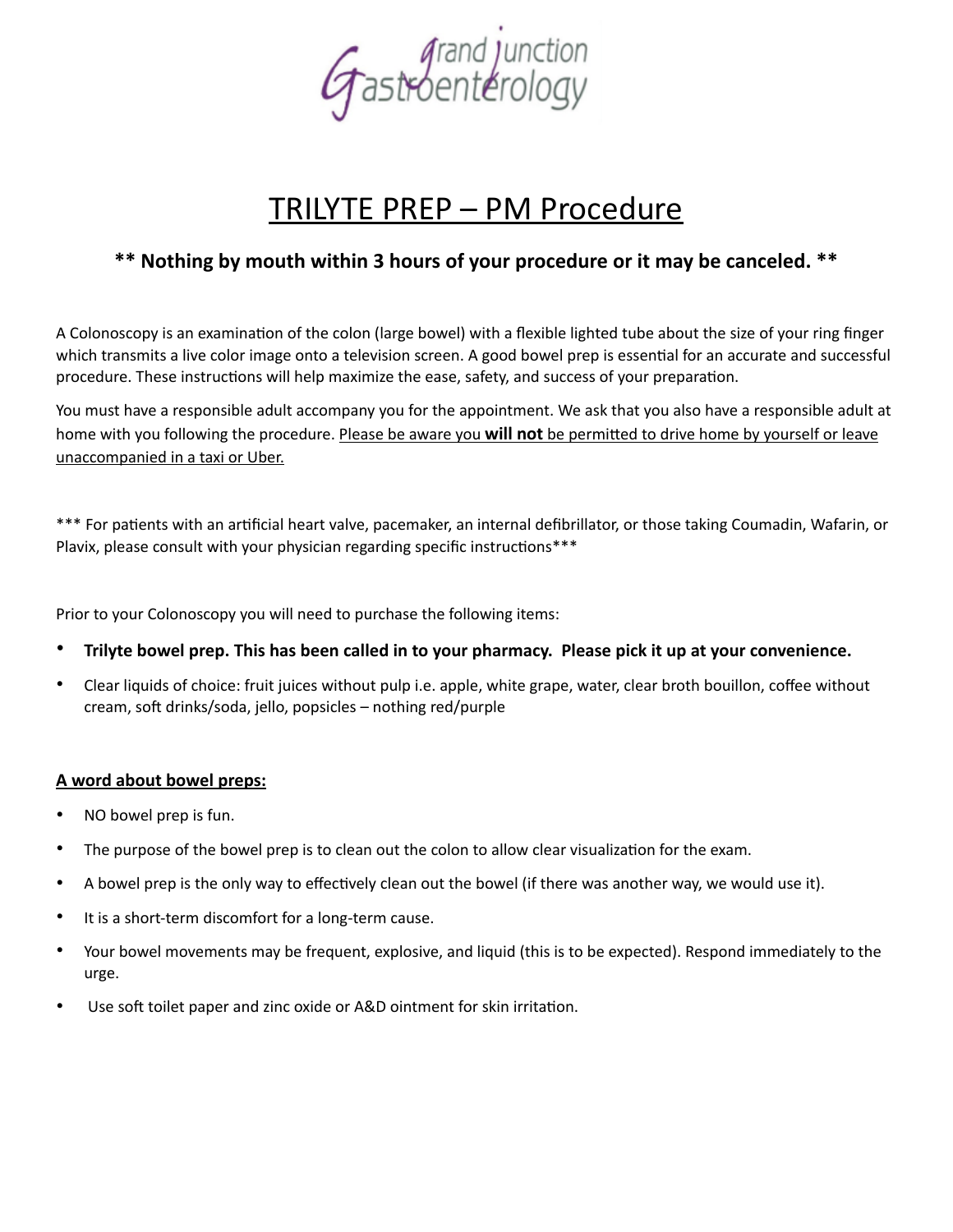## **Preparing for Your Colonoscopy**

#### **Two days before:**

• Two days prior to the colonoscopy, you may have a lite breakfast (eggs, white toast, puffed cereal, etc...), start clear liquids at 1:00 pm and stay well hydrated throughout the evening. Do not eat food past 1:00pm.

#### **One day before:**

• Start clear liquids at 1:00 pm and stay well hydrated throughout the evening. Do not eat food. Prepare the Trilyte as directed and place it in the refrigerator. Some of these products come with a Flavor Pack. If you wish to use it, add the contents of the Flavor Pack into the bottle before you add the water. (Using the flavor pack is optional)

• The evening prior to the colonoscopy, at 6:00 pm, drink 2 liters (half of the jug) by drinking 8 oz. every 10 minutes. Stay near a bathroom and remain hydrated with clear liquids. Medications (except blood thinners) may be taken and teeth may be brushed.

#### **Day of your Colonoscopy:**

• Five (5) hours before the procedure, drink the remaining 2 liters (8 oz. every 10 min.) Remain hydrated on clear liquids until 3 hours prior to the exam, at which point nothing else should be ingested (taken by mouth). Plan ahead by finishing the Trilyte at home, allowing for bowel movements, and adjusting for travel time.

## **Frequently Asked Questions**

What is a clear stool?

A clear stool can have a slight tint of yellow or brown. It will be completely transparent, and will not contain any solid matter. At the completion of the prep If it is brown or solid, please contact scheduling to discuss the situation.

I am not having bowel movements, what should I do?

Bowel movements can take up to 5-6 hours to start after beginning the prep. Be patient, continue to drink liquids, and proceed with the second dose of the bowel prep as directed. If you are still not seeing results, you will need to reach your physician's office after 7:30 AM for further instructions.

The prep is making me nauseated, what should I do?

If you develop nausea or vomiting, slow down the rate at which you drink the solution. Please attempt to drink all of the laxative solution even if it takes you longer. If vomiting persists, or you are not able to finish the preparation, stop the preparation and call your physician's office for further instructions.

What are some high fiber foods I should avoid?

Raw fruits and vegetables are typically high in fiber, as well as nuts, seeds, whole grain breads and beans and lentils.